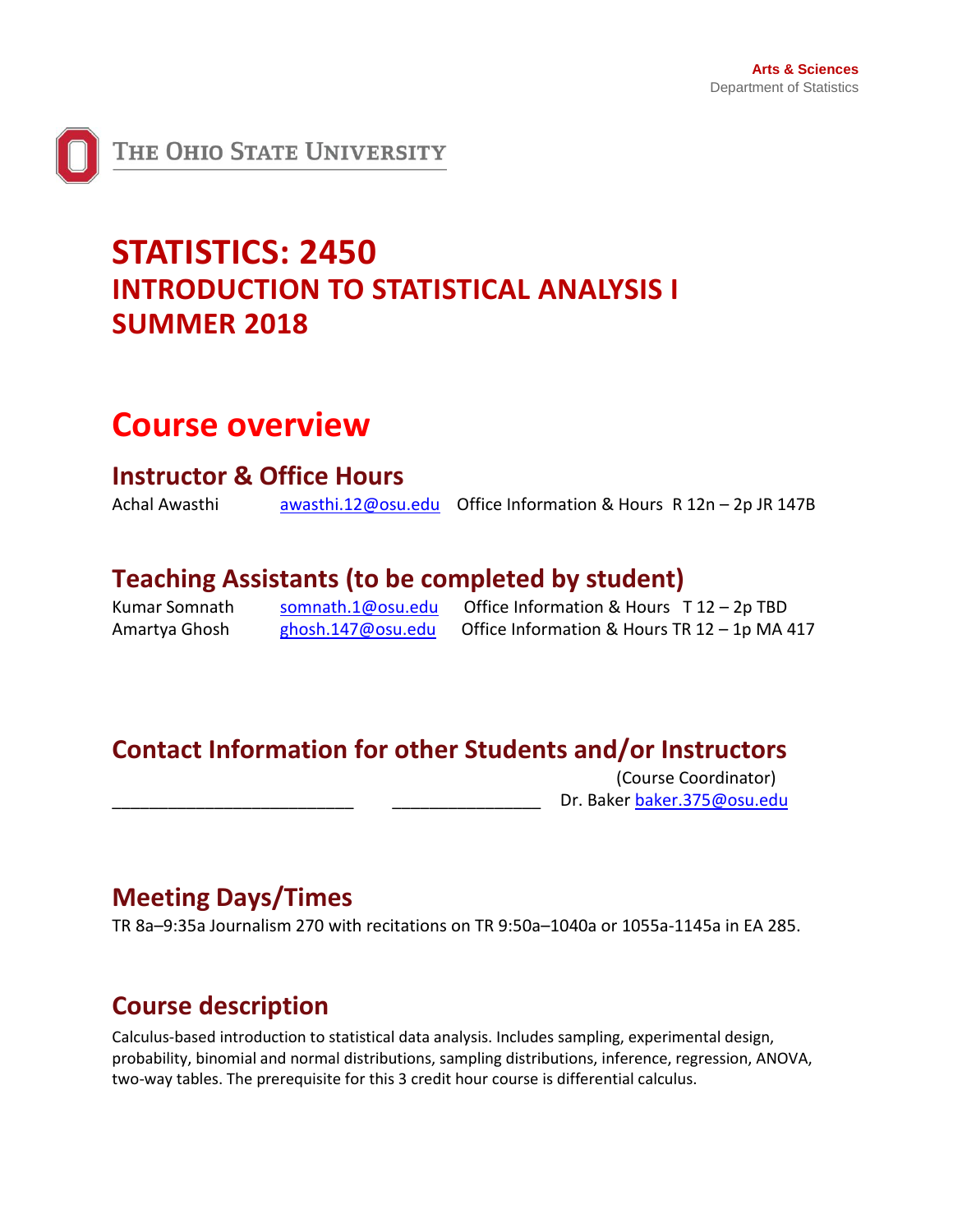## **Your Support System**

| Coordinator<br>& Lectures | Provide the overarching view of the clusters of concepts.                                                                                                               |
|---------------------------|-------------------------------------------------------------------------------------------------------------------------------------------------------------------------|
| <b>Recitations</b>        | Reinforce and extend content covered in lecture.<br>Students should expect to be active participants in<br>these sessions. They convene TR 950a - 1040a or 1055a-1145a. |
| <b>Tutor Hours</b>        | The Math/Stat Learning Center (MSLC) is not opened this summer.<br>You will be able to receive direct assistance from your lecturer or TA.                              |

# **Primary Course Goal:**

To develop skills in drawing conclusions & critically evaluating results based on data.

### **Course Objectives:**

- To enable you to use statistical tools for presentation and descriptions of data
- To enable you to correctly apply probability rules and counting techniques.
- To enable you to understand the use of sampling distributions as the foundation of inference.
- To enable you to analyze data through linear regression, confidence intervals, and hypothesis tests.
- To enable you to use your knowledge of calculus to conceptually understand its role in computing probabilities.

# **Course learning outcomes**

By the end of this course, students should successfully be able to:

- Understand basic concepts of statistics and probability.
- Comprehend methods needed to analyze and critically evaluate statistical arguments.
- Recognize the importance of statistical ideas.

# **Dr. Baker's vision for your completion of STAT 2450**

- You will become proficient in collecting, organizing, analyzing, and interpreting data
- You will become competent in the use of data analysis software.
- You will conceptually understand situations involving random phenomena.
- You will interpret findings and improve your ability to justify your results.
- Your metacognition & desire to reflect upon what you have learned will be heightened.
- You will respond to a problem by: considering any relevant assumptions, analyzing, and effectively communicating your results.
- You will gain a greater appreciation for statistics (and the underpinning mathematics).
- You will complete the Data Analysis GE requirement.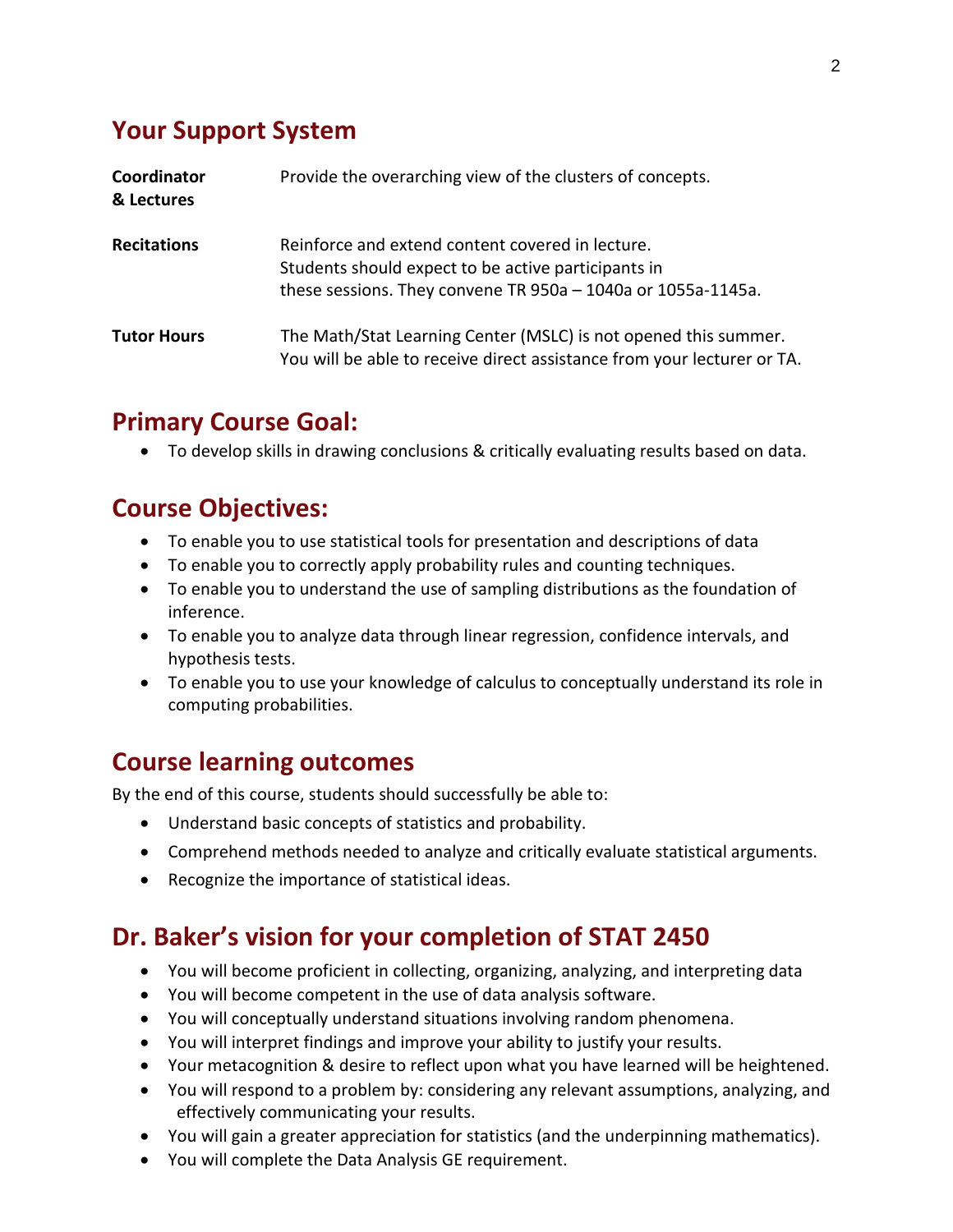# **Personal Vision Statement & Commitment**

| <b>Personal Vision Statement for STAT 2450:</b> | <b>Personal Commitment to STAT 2450:</b>    |
|-------------------------------------------------|---------------------------------------------|
| By successfully completing STAT 2450 I will:    | To successfully complete STAT 2450, I must: |
|                                                 |                                             |
|                                                 |                                             |
|                                                 |                                             |
|                                                 |                                             |
|                                                 |                                             |
|                                                 |                                             |
|                                                 |                                             |
|                                                 |                                             |
|                                                 |                                             |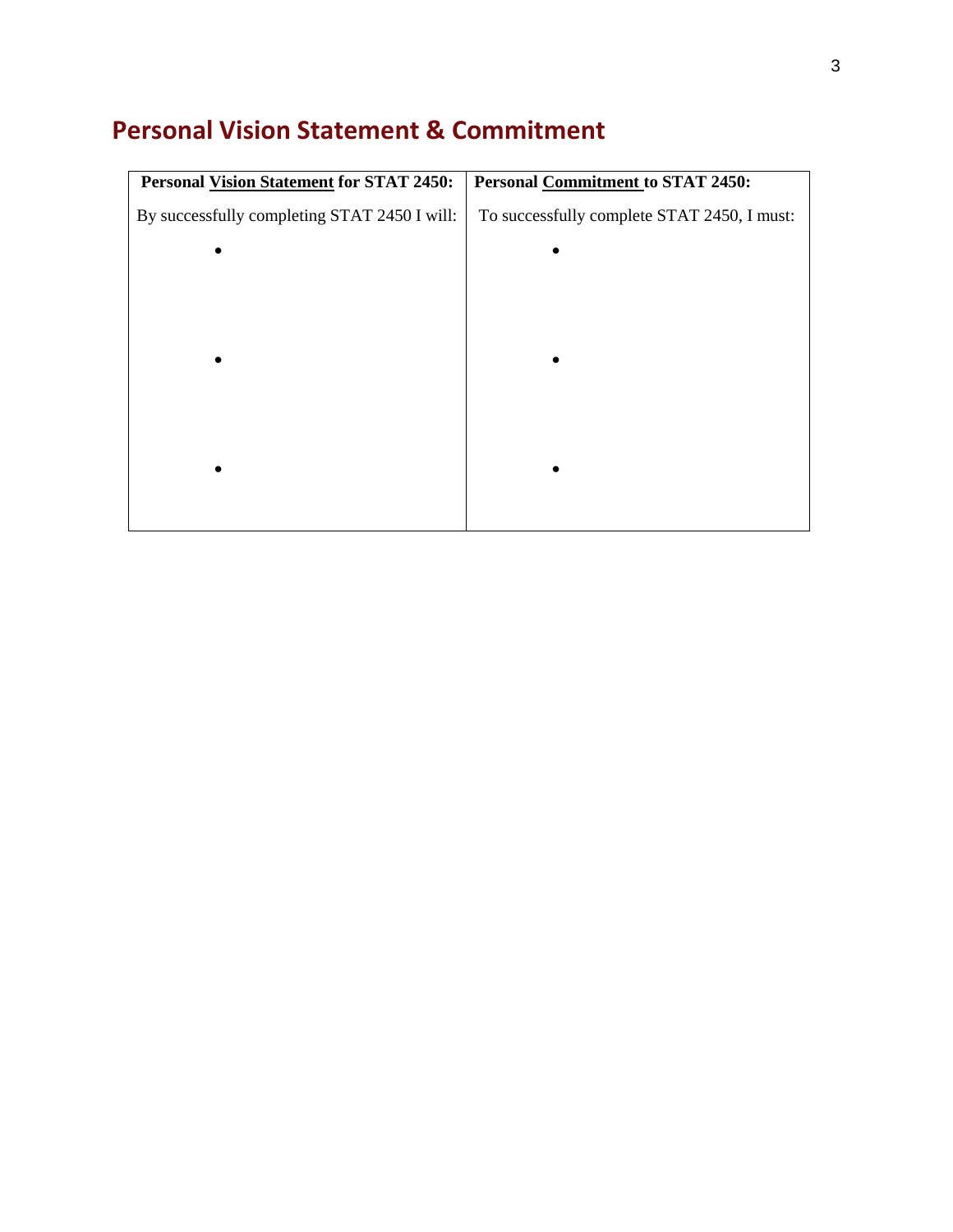# **Course Materials**

#### **Required course materials**

This course requires electronic access to the accompanying web-based materials via *Sapling*. The ebook, quizzes, and homework assignments are all located within this resource.

It is recommended that you purchase both a text and *Sapling* (our HW management system). [http://ohiostate.bncollege.com/webapp/wcs/stores/servlet/BNCBHomePage?storeId=3](http://ohiostate.bncollege.com/webapp/wcs/stores/servlet/BNCBHomePage?storeId=33552&catalogId=10001&langId=-1) [3552&catalogId=10001&langId=-1](http://ohiostate.bncollege.com/webapp/wcs/stores/servlet/BNCBHomePage?storeId=33552&catalogId=10001&langId=-1) . Learners who pursue this option tend to prefer: using a physical textbook for supplemental annotation, relying on resources that can function independent of Internet functionality. The cost is far below \$150.

We will be using the 2<sup>nd</sup> edition of Introductory Statistics by Kokoska **STUDENT INSTRUCTIONS** 

- Go to [www.saplinglearning.com/login](http://www.saplinglearning.com/login) to log in or create an account.
- Under Enroll in a new course, you should see Courses at Ohio State University. Click to expand this list and see courses arranged by subject. Click on 'Introduction to Statistics' to see the terms that courses are available.
- Click on the term to expand the menu further.
- Once the menus are fully expanded, you'll see a link to our specific course: STAT 2450 Summer18 - BAKER
- Enter the key code: **baker**
- **Need Help?** Our technical support team can be reached by phone or by webform via the Student Support Community. Here are their hours and contact information: [https://macmillan.force.com/macmillanlearning/s/contactsupport.](https://macmillan.force.com/macmillanlearning/s/contactsupport)

# **Required supplemental materials**

JMP is the statistical software for this course. JMP is free.

Click on [www.jmp.com/macmillan](http://www.jmp.com/macmillan) .

Enter SE146414253X as the 12-digit authorization code.

Proceed to download and install JMP-Student Edition.

### **Highly recommended materials**

Texas Instruments 83 Plus (or higher) Graphing Calculator.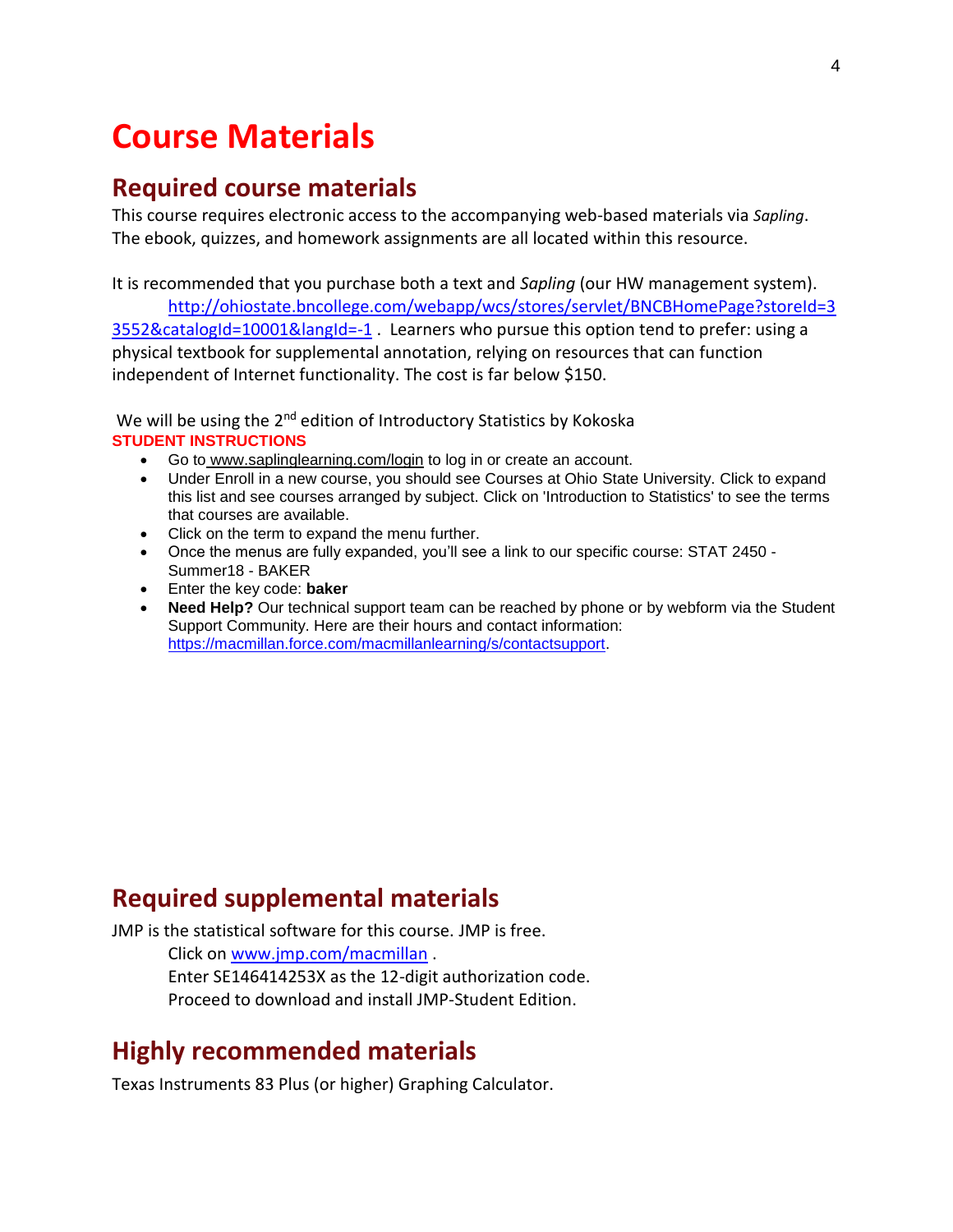# **Grading**

#### **Grades**

| <b>Assignment or category</b>                                                                       | Percentage | <b>Your Grade</b> |
|-----------------------------------------------------------------------------------------------------|------------|-------------------|
| <b>Exam 1</b> (Thursday, June $28^{th}$ )                                                           | 24%        |                   |
| <b>Final Exam</b> (Tues., July 24 <sup>th</sup> (Part I), & Thurs. July 26 <sup>th</sup> (Part II)) | 34%        |                   |
| <b>Homework Assignments</b>                                                                         | 14%        |                   |
| (7 total, none are dropped, 2% each)                                                                |            |                   |
| <b>Quizzes</b>                                                                                      |            |                   |
| (7 total, 1 is dropped, 2% each)                                                                    | 14%        |                   |
| <b>Recitation Attendance</b>                                                                        | 14%        |                   |
| <b>Total</b>                                                                                        | 100        |                   |

*Homework 1 will be due Monday, June 11th .* 

 *After the 1st Week, homeworks are due on Fridays @ 11:59p, quizzes are due on Mondays. Please also consult the course calendar.* 

#### **Grading scale**

93–100: A 90–92.9: A-87–89.9: B+ 83–86.9: B 80–82.9: B-77–79.9: C+ 73–76.9: C 70 –72.9: C- $67 - 69.9$ : D+ 60 –66.9: D Below 60: E

# **Additional Policies, Resources, & Information**

### **Comments about homework assignments**

- Assignments will be graded for both completion and correctness.
- Use of homework to study for exams is encouraged.
- In cases when homework is within 1 week of an exam, please consider photocopying your work before you submit it.
- Please: attempt the homework exercises associated with that day's lecture prior to the next lecture.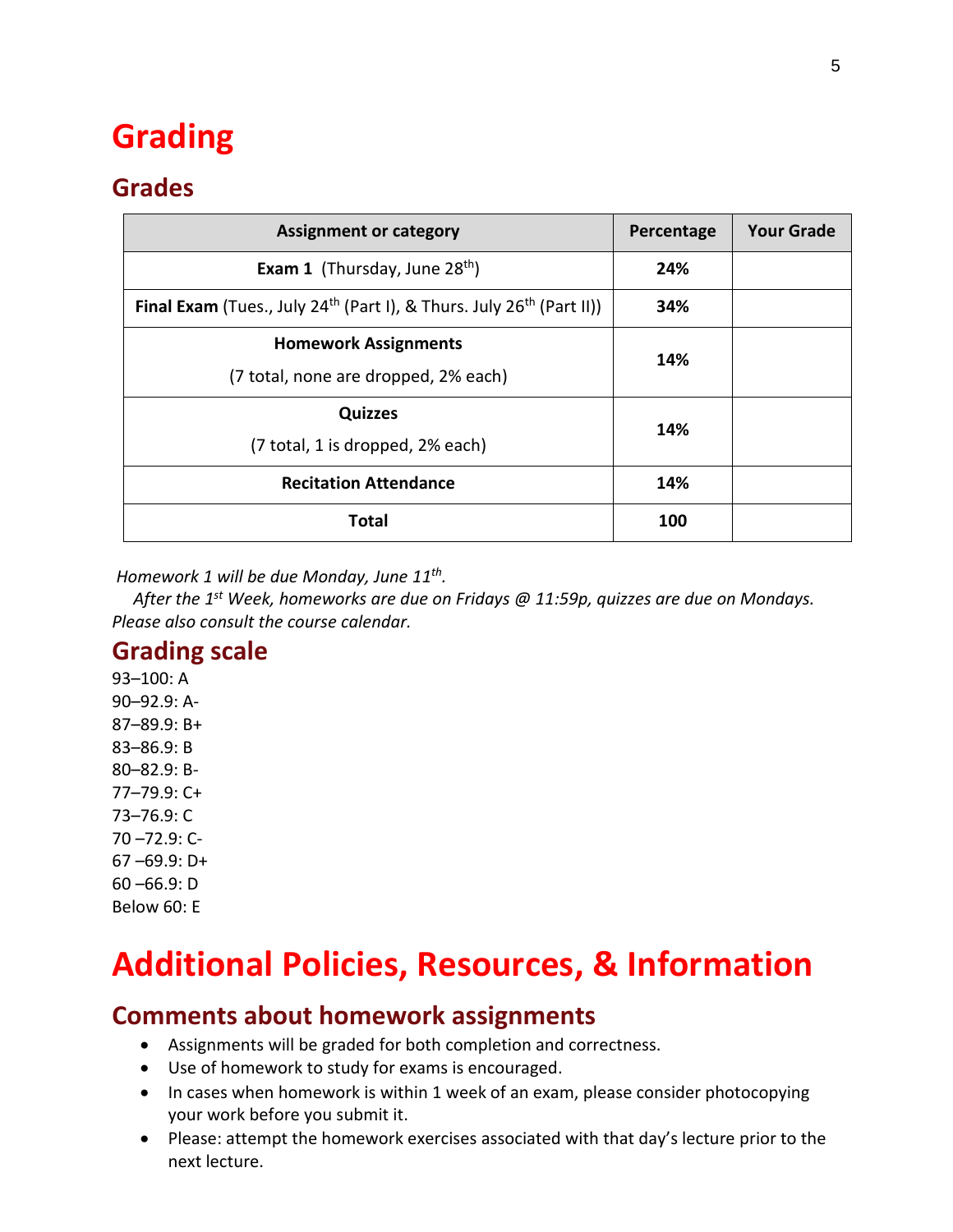Please minimize rounding when completing intermediate steps of your solutions.

### **Instructor feedback and response time**

#### **Grading and feedback**

Midterm examinations will be available within **2 recitations**.

#### **E-mail**

All course e-mail correspondence must be done through a valid OSU name.n account. Expect a 24-hour response time when communicating with TAs and lecturers. We are here to support you, but just not quite in a true "on-demand" sense**.**

# **Student participation and responsibility**

We expect you to be actively engaged in the learning process. You are responsible for your learning. Schedule a minimum of 6 hours to prepare for this course. This equates to 9 hours weekly when the 3 hours for lecture and recitation attendance are included. Successful students perform a variety of positive academic behaviors like: reviewing the Carmen page, downloading notes, being proactive in contacting a TA or classmate as necessary, etc.. Please seek assistance in managing any non-academic responsibilities prior to any potential for underperformance.

#### **Electronic devices**

As a courtesy to fellow classmates, all cellular phones and other electronic devices must be silenced during lectures and recitations. Your engagement with the class will require an attentiveness for note-taking. If necessary, TAs and lecturers can request that students place these devices out of plain view if their usage is deemed irrelevant to instruction.

# **Academic integrity policy**

A guiding principle is that, if you are considering doing something that might be unethical, then **"Don't do it!!"** This mantra applies to both academic and non-academic settings.

It is the responsibility of the Committee on Academic Misconduct to investigate or establish procedures for the investigation of all reported cases of student academic misconduct. The term "academic misconduct" includes all forms of student academic misconduct wherever committed; illustrated by, but not limited to, cases of plagiarism and dishonest practices in connection with examinations. Instructors shall report all instances of alleged academic misconduct to the committee (Faculty Rule 3335-5-487). For additional information, see the Code of Student Conduct [http://studentlife.osu.edu/csc/.](http://studentlife.osu.edu/csc/)

The Ohio State University's *Code of Student Conduct* (Section 3335-23-04) defines academic misconduct as: "Any activity that tends to compromise the academic integrity of the University, or subvert the educational process." Examples of academic misconduct include (but are not limited to) plagiarism, collusion (unauthorized collaboration), copying the work of another student, and possession of unauthorized materials during an examination. Ignorance of the University's *Code of Student Conduct* is never considered an "excuse" for academic misconduct,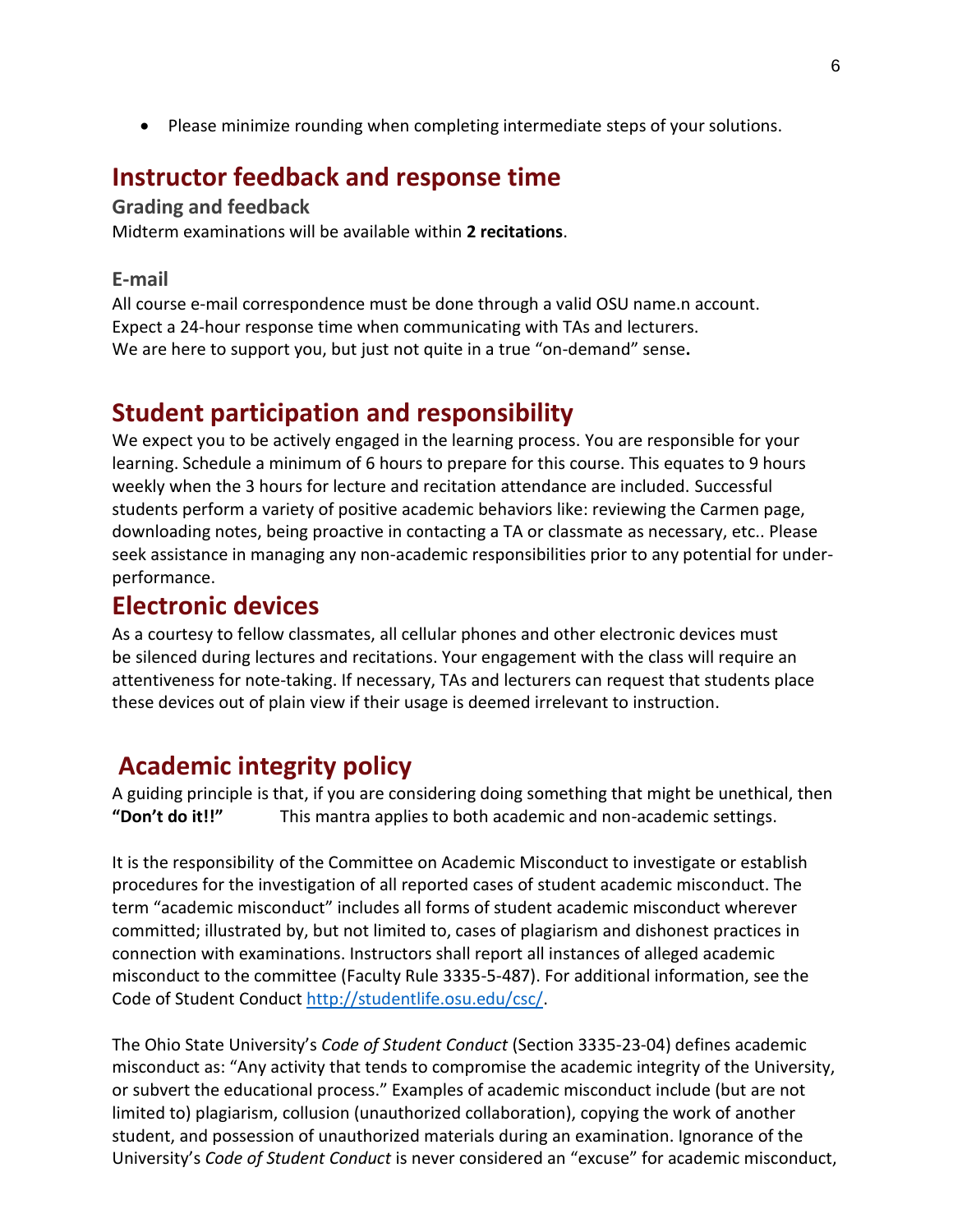so I recommend that you review the *Code of Student Conduct* and, specifically, the sections dealing with academic misconduct[. http://studentlife.osu.edu/csc/.](http://studentlife.osu.edu/csc/)

**If I suspect that a student has committed academic misconduct in this course, I am obligated by University Rules to report my suspicions to the Committee on Academic Misconduct.** If COAM determines that you have violated the University's *Code of Student Conduct* (i.e., committed academic misconduct), the sanctions for the misconduct could include a failing grade in this course and suspension or dismissal from the University. In short, if you are considering doing something that might be unethical, then resist and refrain from pursuing it. This will help you in college and well-beyond.

If you have any questions about the above policy or what constitutes academic misconduct in this course, please contact me. Other sources of information on academic misconduct (integrity) to which you can refer include:

- The Committee on Academic Misconduct web pages [\(COAM Home\)](http://oaa.osu.edu/coam.html)
- *Ten Suggestions for Preserving Academic Integrity [\(Ten Suggestions\)](http://oaa.osu.edu/coamtensuggestions.html)*
- *Eight Cardinal Rules of Academic Integrity* [\(www.northwestern.edu/uacc/8cards.htm](http://www.northwestern.edu/uacc/8cards.html)

#### **Grade Appeals**

Your TAs are highly capable and follow established rubrics in evaluating your work. Only in the rarest of cases will an exam grade need to be appealed. In these situations:

- a) (within 1 week of receipt of your assessment) Inform your TA of the issue in writing
- b) Attach a statement of the issue at-hand to your work and submit to Dr. Baker.

#### **Course Registration and Completion**

Students will be able to work with department staff on any ADD and SECTION changes. Students can begin communicating with Jean Scott (Cockins Hall 408A), Monday, June 4<sup>th</sup>.

| Date                          | Event                                                                                         |
|-------------------------------|-----------------------------------------------------------------------------------------------|
| Friday, June 8 <sup>th</sup>  | The last day to add the course without instructor permission.                                 |
| Friday, June 15 <sup>th</sup> | The last day to register and avoid additional fees.                                           |
|                               | *Please note that students who are dropped for non-payment are not guaranteed re-enrollment.* |
| Friday, June 15 <sup>th</sup> | The last day to drop without a 'W' appearing on your record.                                  |
| Friday, July 13th             | The last day to drop the course without petitioning.                                          |